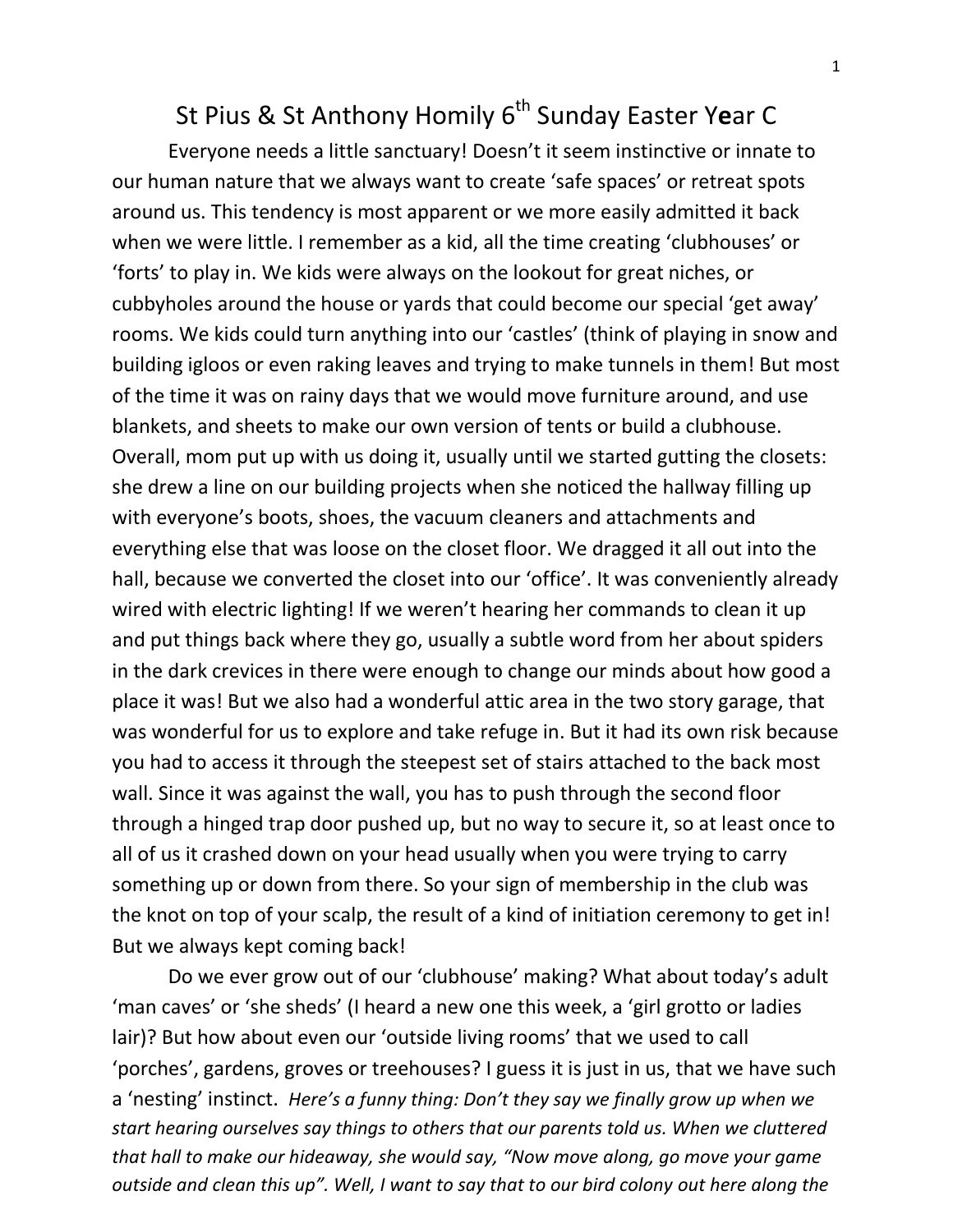*side of church. The building is about 100 foot long, and it is strange that the bird company make sit nest right above the side entrance door. Not a problem by itself, until they want to go dumping their plumbing sewage down below on the walkway inside! I say to them, "Move this along to the woods!"* 

So we all build sanctuaries. We need sanctuaries! And our gospel indicates that even God want to build a sanctuary of His presence, where? But most wonderfully within each one of us! Jesus says today that 'whoever loves Him and keeps His Word', that He & the Father will Spirit in to us and live there. God wants to make of us (our bodies) a dwelling place of His own. Don't we want God to live within us! He will set up shop, & create a sanctuary within us to dwell always among us. How wonderful! But it starts when we love Him, invite Him to us, and hold close His word within. Then God Himself will make a room within us to livelike here in our heart! And we find many scripture references to this 'divine sheltering' within us. For example, John chapter 1:14 has John tells us that the divine 'Word took flesh and dwelt among us'. The expected Messianic prophecies from the Old Testament include Isaiah's list of titles for Christ, one of which was the name 'Emmanuel' (Is 7:14) which means 'God-With-Us'. But that is Jesus who comes to us wherever we are, to keep us close to Himself. I can also think of His description of Himself in John 10 as our Good Shepherd who lays down his life for His sheep. I understand that laying down, to mean also that he lives with His Sheep (like those first shepherd who received the good news on Christmas eve, the scripture said they were sleeping in the fields alongside their sheep (Luke 2)- Or how about King David, another good shepherd, who stayed out in the fields such as we see when Samuel shows up to anoint the next king, and David's not there but was out working/living among sheep (1 Samuel 16:11-12)! Or how about the places in scripture like the Zacchaeus story of Luke 19:1-10, where Jesus announces, 'This day I'm coming *to stay at your house*". And even on the road to Emmaus with the two disciples, Jesus was so desirous to enter and stay with them; so much so that Jesus settles right into their home, sets the table and provides the heavenly meal bread of Himself for them (Luke 24). We can see this divine dwelling place being set up within the shelter of our own bodies (in our hearts-souls) beginning when we are baptized into the life of God, 'in the Name of the Father, Son & holy Spirit' according to Matthew 28:19. Of course, the word baptism means to be immersed in or 'enter into'. St Paul gets a little more descriptive and draws us a picture of God living with us, as he tells us in (1 Cor